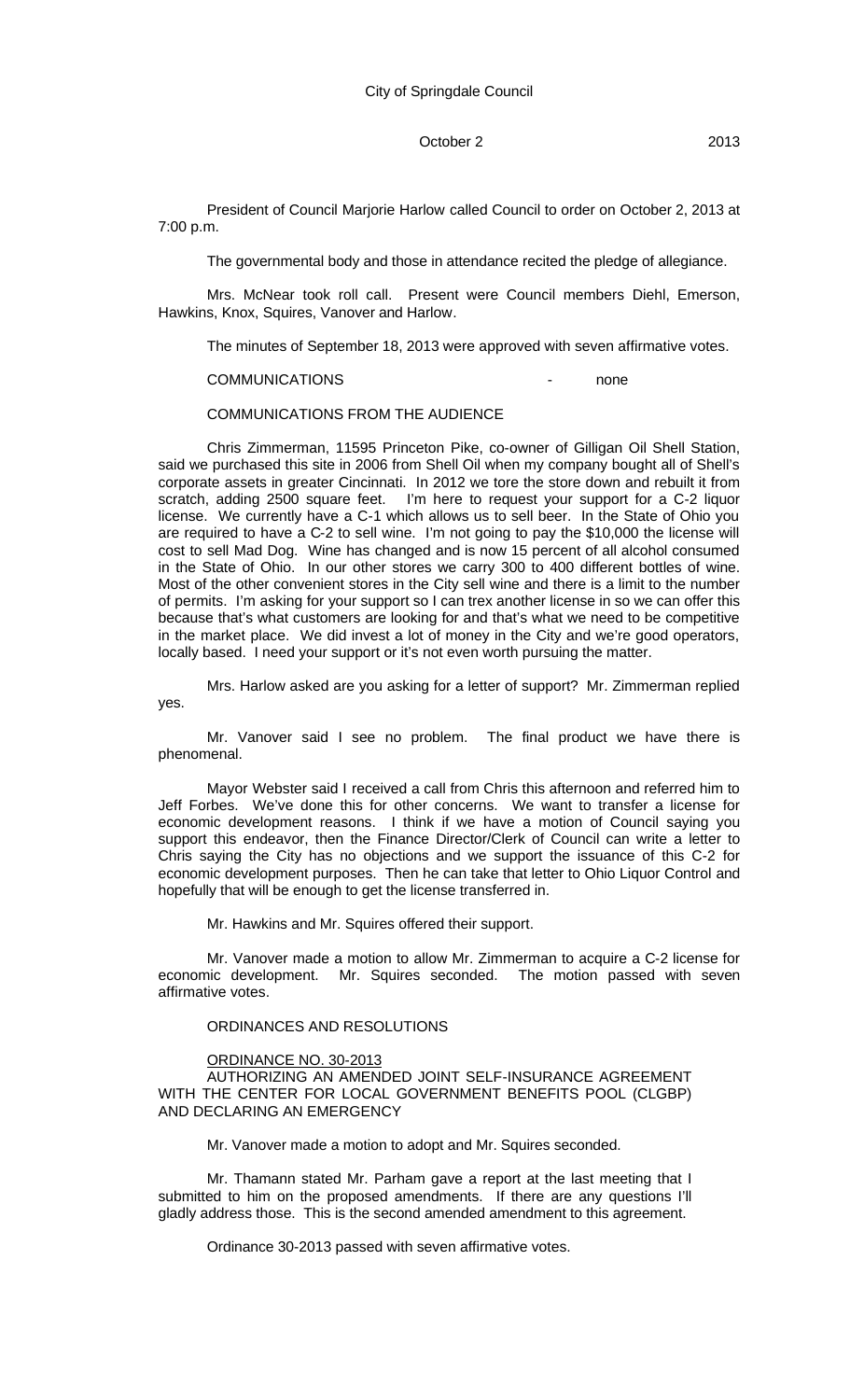## October 2 2013

#### ORDINANCE NO. 31-2013

ACCEPTING A PROPOSAL FROM CDS ASSOCIATES FOR ENGINEERING SERVICES NECESSARY FOR THE JAKE SWEENEY PLACE ROAD REHABILITATION PROJECT AND DECLARING AN **EMERGENCY** 

Mr. Vanover made a motion to adopt and Mr. Knox seconded.

Mayor Webster said the first proposal we got was for \$54,000.

Ordinance 31-2013 passed with seven affirmative votes.

RESOLUTION R10-2013

RESOLUTION ACCEPTING THE AMOUNTS AND RATES AS DETERMINED BY THE BUDGET COMMISSION AND AUTHORIZING THE NECESSARY TAX LEVIES FOR 2014

Mr. Knox made a motion to adopt and Mr. Vanover seconded.

Resolution R10-2013 passed with seven affirmative votes.

Mrs. Harlow said I'd like to make our TV audience aware that if you are 65 years or older you can apply for the homestead exemption on your taxes. I was recently told that starting January 1, 2014 they are changing their procedures for homestead exemptions for senior citizens. In 2014 it will be income based so you will have to provide your income and a decision will be made based on your income.

## OLD BUSINESS

Mayor Webster said we had a couple here last Council meeting expressing concern about the unkempt rain garden at the City's parking lot. I received a phone call from Mary Koch thanking the City for cleaning that up. It was a Public Works oversight and we did get that cleaned up right away after it was brought to our attention two weeks ago.

Mayor Webster said also Mr. Mick Higgins is in the audience. He brought to our attention a situation at 584 Observatory. Hopefully he has seen some improvement there. We have some pictures of the site and it was pretty bad. There is a report from Mr. McErlane as of September 30 reading: "We have determined that the house has a consistent color scheme. The entire house and addition were painted after the addition was constructed and the entire house was re-roofed so a consistent roof line and shingle color is carried throughout. The garage door is a different color but that is not uncommon to see the garage door and front door painted a different color for accent in various locations throughout the City. I've attached photos for your use. Gordon King, Building Inspector, issued an order on September 20, 2013 to cut the grass and weeds, remove the mulch pile from the driveway and remove blocks, boards and pallets on the property by September 27, 2013. When Gordon checked on September 30, he found the property to be in compliance. The attached photos showed that the buckets located in the front yards and side yards contain live plants and are not a source of mosquito infestation. If you find that to be not true, let us know and we will send the Health Department out to take a look at that. With regards to future problems we will keep an eye on the grass and weeds. Unfortunately, the owner has made it more difficult to maintain the grass and weeds on the property by randomly planting trees, shrubs and perennials." Mavor weeds on the property by randomly planting trees, shrubs and perennials." Webster said I would hate to try to cut this with a push mower. It's absolutely ridiculous but it looks better than when you brought it to our attention.

| NEW BUSINESS               |                  | none  |
|----------------------------|------------------|-------|
| MEETINGS AND ANNOUNCEMENTS |                  |       |
| <b>Planning Commission</b> | $\sim$ 100 $\mu$ | Oct 8 |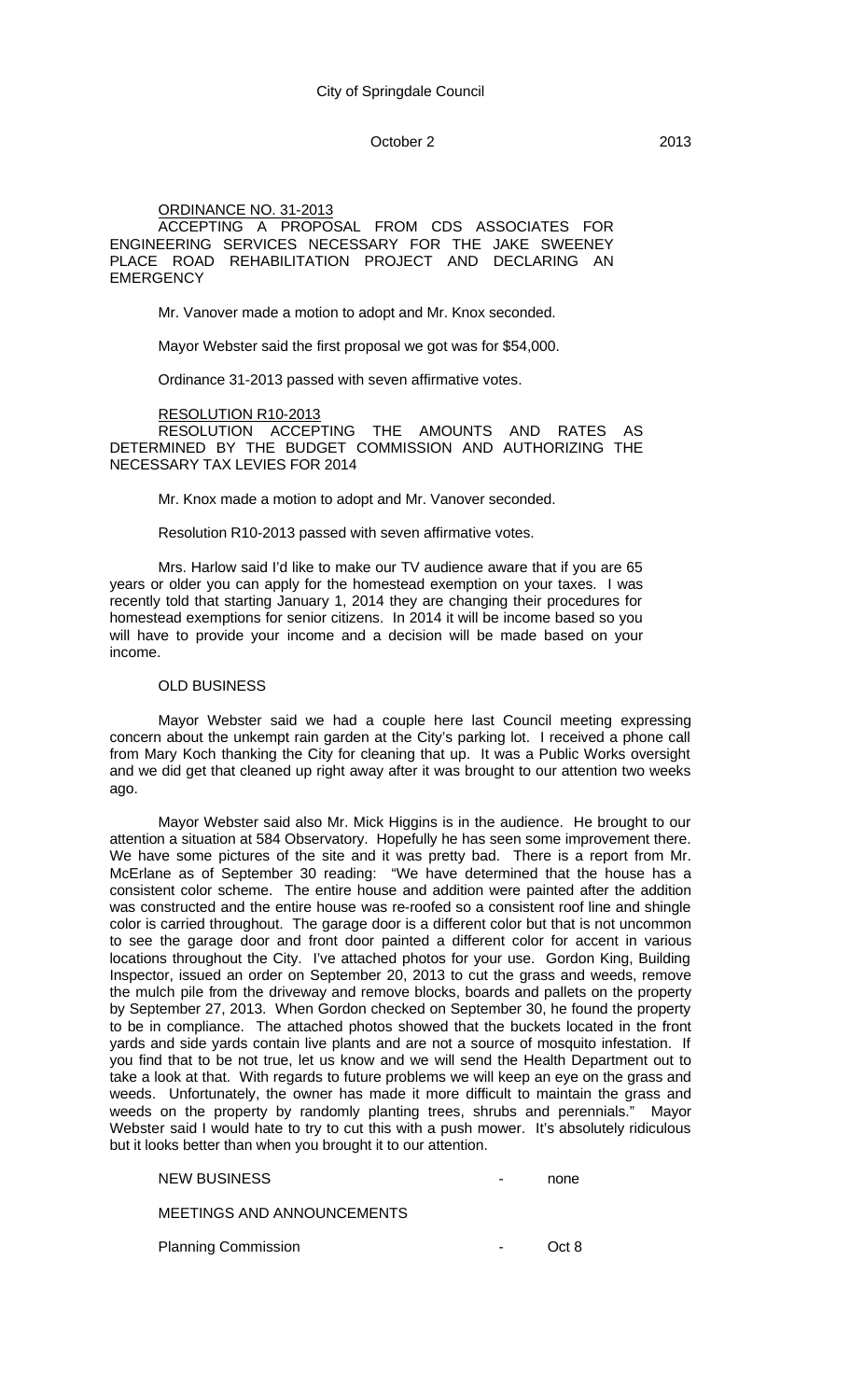### October 2 2013

| Board of Health            |        | $\sim$        | Oct 10 |
|----------------------------|--------|---------------|--------|
| Board of Zoning Appeals    |        | $\sim$ $\sim$ | Oct 15 |
| Fire Department Open House | $\sim$ | Nov 3         |        |

Mr. Thamann stated the Police Department issued a media release yesterday regarding the National Drug Take Back Day and I would like to read that to you. "The Springdale Police Department in cooperation with the Drug Enforcement Administration (DEA) will be participating in the Seventh National Prescription Drug Take Back Day which will take place on Saturday, October 26, 2013 from 10 a.m. to 2 p.m. This is a great opportunity for those who missed the previous events or subsequently accumulated unwanted, unused prescription drugs to safely dispose of those medications. Anyone wanting to safely dispose of any unwanted or expired prescription drugs may drop them off at the Walgreen's Store located at 385 Northland Boulevard, Springdale OH 45246 on October 26 from 10 a.m. to 2 p.m." Then he added a little information about the past campaigns. Americans participated in the DEA's Sixth Nation Prescription Drug Take Back Day on April 27, 2013 and turned in more than 742,000 pounds of unwanted and expired medications for safe and proper disposal. Including all six of those campaigns, they received more than 2.8 million pounds or 1,409 tons of prescription medicines that have been turned back in.

Mr. Thamann said every five years FEMA (Federal Emergency Management Agency) requires each multi-hazard mitigation plan to be reviewed and updated. They sent a notice to the County and we participate with the County's plan. We participated in that review and the plan has been updated. They sent it back to FEMA. FEMA has approved our plan for Hamilton County. The next step in the process is to have each jurisdiction approve the plan so we'll be requesting legislation at the October 16 meeting to approve the 2013 Hamilton County Multi-Hazard Mitigation Plan. If you don't adopt it, and there is an emergency we won't be entitled to any federal dollars.

Mrs. Harlow said I'd like to backtrack to 584 Observatory, Mayor Webster. Was anything said on the driveway? That looks pretty rough.

Mayor Webster said that's the way it looked before they cleaned it up.

Mrs. Harlow said the driveway is still broken and cracked.

Mayor Webster said the mulch pile is cleaned up.

Mr. Squires said that's the way the driveway looked the day before yesterday with the cars there.

Mayor Webster replied the cars are still there. As long as they aren't parked in the grass there isn't anything we can do about it.

Mrs. Harlow asked we can't do anything about the driveways?

Mayor Webster said our inspector did not detect that the driveway itself was qualified for replacement. The mulch pile had to be removed and it was removed.

Mrs. Harlow said I haven't personally seen the driveway.

Mayor Webster asked then why do you want us to replace it?

Mrs. Harlow said I'm just asking. In the picture it looks pretty rough.

Mayor Webster said I'm sure it is but I'm sure there are other ones in the City that are rough also.

| COMMUNICATIONS FROM THE AUDIENCE |  |  |
|----------------------------------|--|--|
|----------------------------------|--|--|

UPDATE ON LEGISLATION STILL IN DEVELOPMENT

Adopting amendments to the ORC TBD